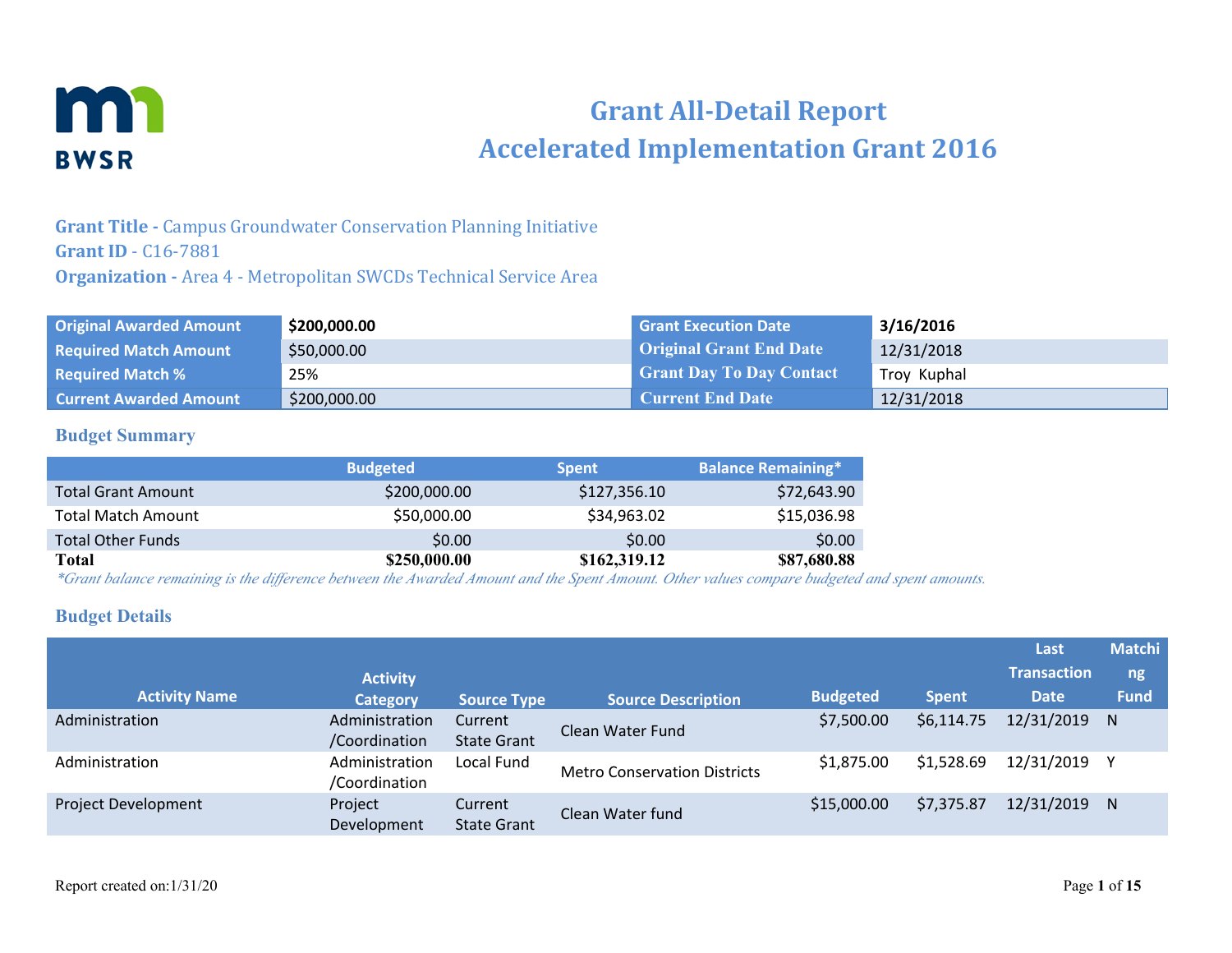|                                                            |                            |                               |                                     |                 |              | Last               | <b>Matchi</b> |
|------------------------------------------------------------|----------------------------|-------------------------------|-------------------------------------|-----------------|--------------|--------------------|---------------|
|                                                            | <b>Activity</b>            |                               |                                     |                 |              | <b>Transaction</b> | ng/           |
| <b>Activity Name</b>                                       | <b>Category</b>            | <b>Source Type</b>            | <b>Source Description</b>           | <b>Budgeted</b> | <b>Spent</b> | <b>Date</b>        | <b>Fund</b>   |
| Project Development                                        | Project<br>Development     | Local Fund                    | <b>Metro Conservation Districts</b> | \$3,750.00      | \$1,843.95   | 12/31/2019         | Υ             |
| <b>Supplies</b>                                            | Planning and<br>Assessment | Current<br><b>State Grant</b> | Clean Water Fund                    | \$520.00        | \$134.99     | 12/31/2018         | N.            |
| <b>Supplies</b>                                            | Planning and<br>Assessment | Local Fund                    | <b>Metro Conservation Districts</b> | \$130.00        | \$33.75      | 12/31/2018         |               |
| Water conservation campus<br>program design and production | Planning and<br>Assessment | Current<br><b>State Grant</b> | Clean Water Fund                    | \$44,980.00     | \$47,061.89  | 12/31/2019         | N.            |
| Water conservation campus<br>program design and production | Planning and<br>Assessment | Local Fund                    | <b>Metro Conservation Districts</b> | \$11,245.00     | \$11,776.13  | 12/31/2019         | Υ             |
| Water conservation program<br>implementation               | Planning and<br>Assessment | Current<br><b>State Grant</b> | Clean Water Fund                    | \$132,000.00    | \$66,668.60  | 12/31/2019         | N.            |
| Water conservation program<br>implementation               | Planning and<br>Assessment | Local Fund                    | <b>Metro Conservation Districts</b> | \$33,000.00     | \$19,780.50  | 12/31/2019         |               |

# **Activity Details Summary**

| <b>Activity Details</b> | <b>Total Activity Mapped</b><br><b>Total Action Count</b> | <b>Proposed Size / Unit</b> | <b>Actual Size / Unit</b> |
|-------------------------|-----------------------------------------------------------|-----------------------------|---------------------------|
|                         |                                                           |                             |                           |
| .<br>$\sim$ $\sim$      |                                                           |                             |                           |

# **Proposed Activity Indicators**

| <b>Activity Name</b>            | <b>Indicator Name</b> | Value & Units      | <b>Waterbody</b> | <b>Calculation Tool</b> | <b>Comments</b> |
|---------------------------------|-----------------------|--------------------|------------------|-------------------------|-----------------|
|                                 |                       |                    |                  |                         |                 |
| <b>Final Indicators Summary</b> |                       |                    |                  |                         |                 |
| <b>Indicator Name</b>           |                       | <b>Total Value</b> | Unit             |                         |                 |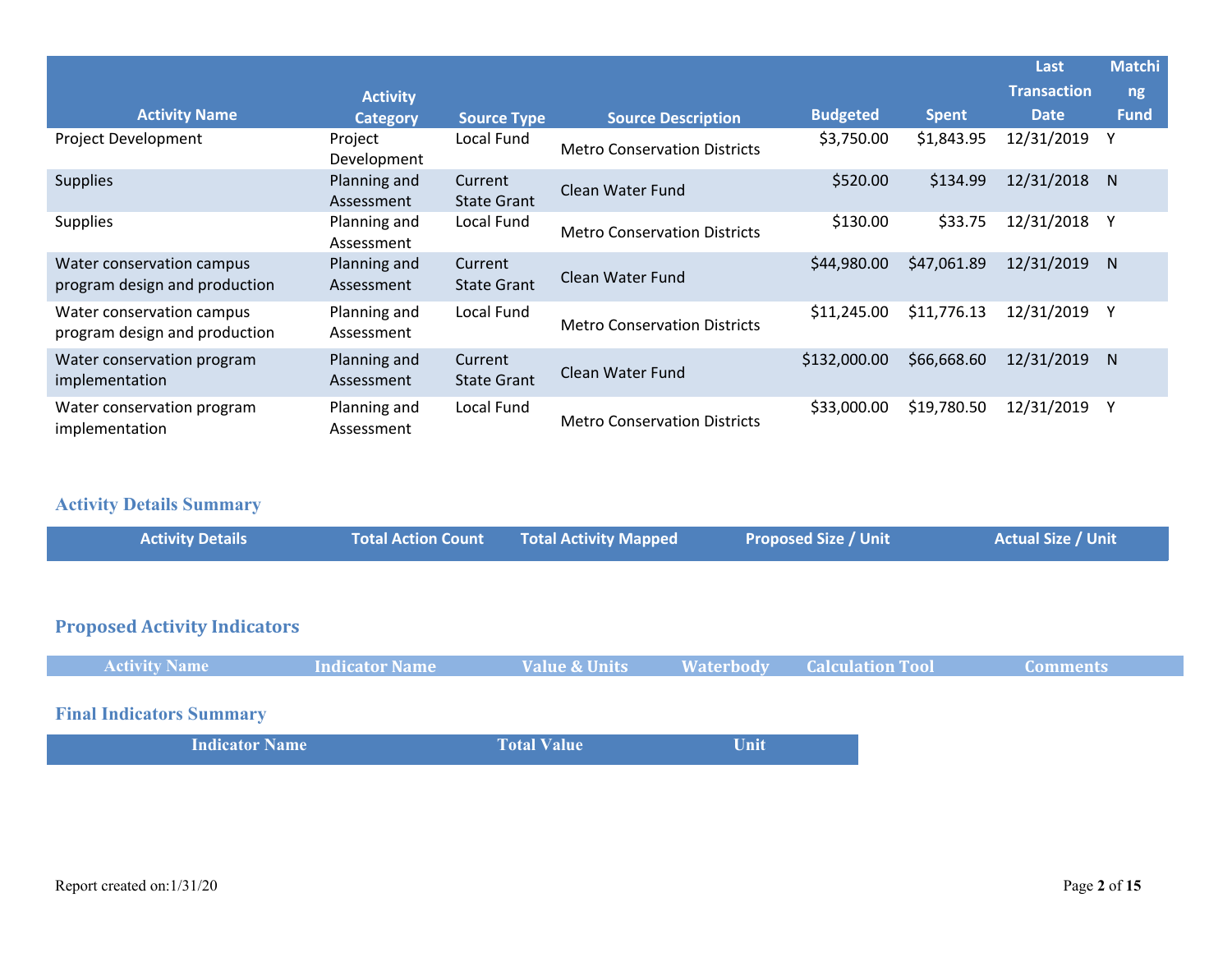**Grant Activity**

**Grant Activity - Administration**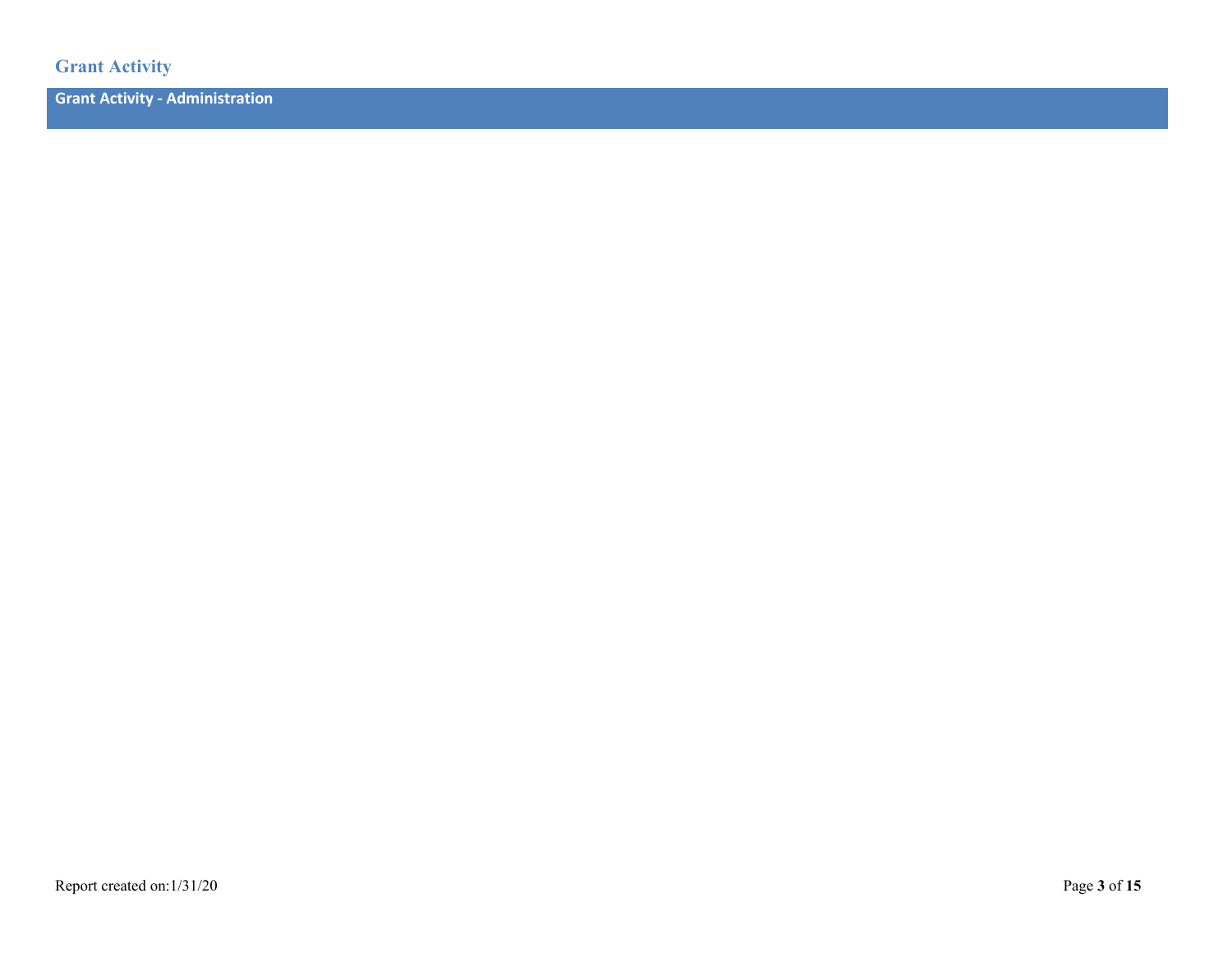### **Description Introduction:**

This project will design and apply a systematic approach to identify and rank groundwater conservation BMPs in terms of cost-effectiveness on large-acreage, public campuses (e.g. public schools, hospitals, and government facilities). These areas are targeted due to their educational benefits, likelihood of stakeholder buy in and implementation, magnitude of potential impact, and opportunity for school district-wide implementation. In concept, it is similar to home energy use audits or the Minnesota Technical Assistance Program (MnTAP) designed to help identify and implement opportunities for conservation and efficiency.

Grant Administration and Reporting:

- Required eLINK reporting (e.g. activity progress updates and budget updates)
- Coordination of expense reports and payments, and project hours tracking

### Staff:

Anoka Conservation District is hosting this project for the eleven county Metro Conservation Districts.

Scott Soil and Water Conservation District is the fiscal agent for the project and will see to managing the financials. ACD will complete eLINK reporting in cooperation with Scott SWCD.

Chris Lord – ACD Dist. Mgr. – BS BS Nat. Res. & Env. Sci. with 25 yrs in project and grant management, workload and budget planning, human resource management, risk management, contract management, BMP design and installation, ecological restoration, resource monitoring and inventory, data analysis; all of which covering myriad natural resources fields

Kathy Berkness – ACD Office Admin. – 30+ yrs managing finances, administering programs, completing progress and final project reports, website development and management, and general office administration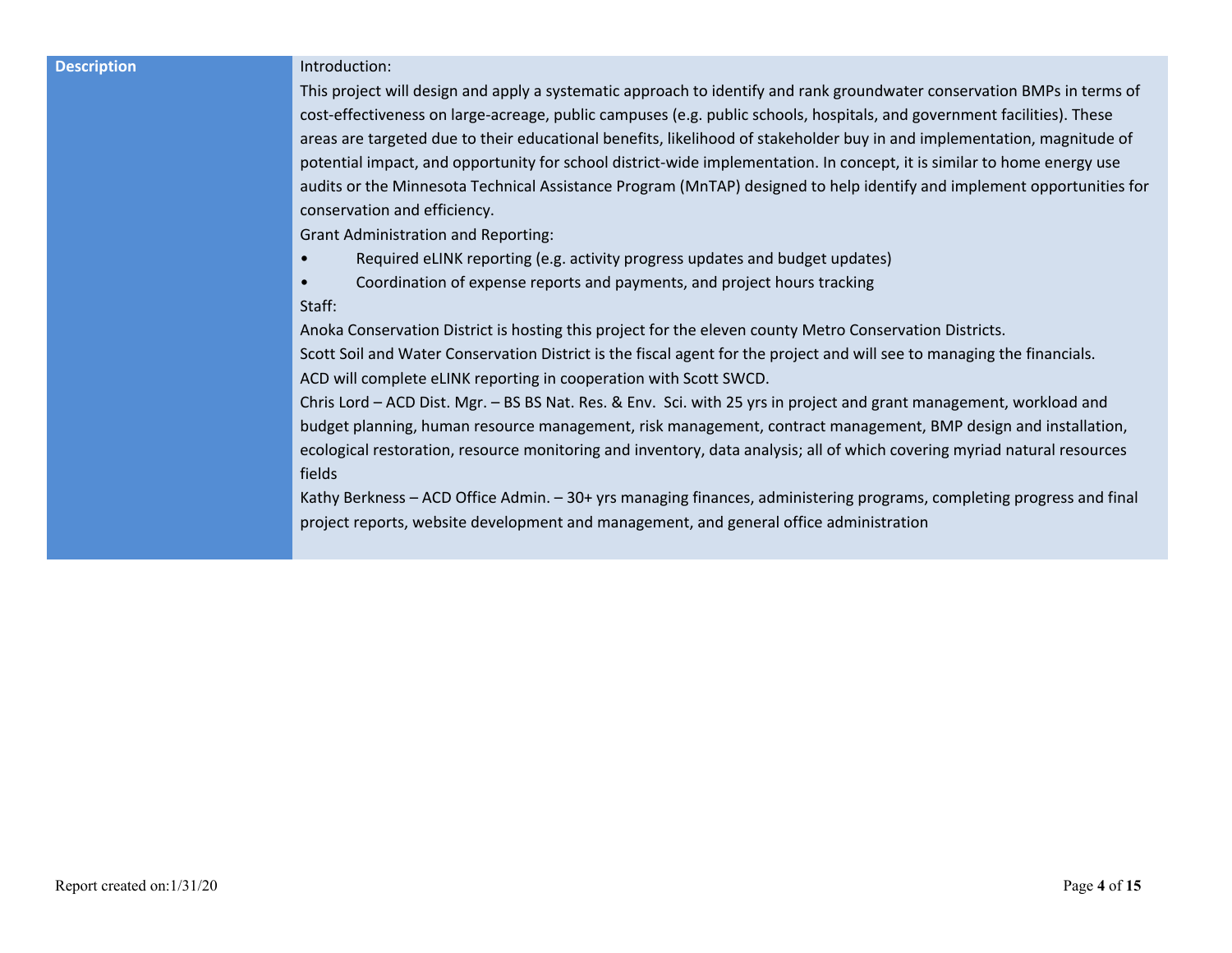| <b>Category</b>             | ADMINISTRATION/COORDINATION                                                                                                          |                 |  |  |
|-----------------------------|--------------------------------------------------------------------------------------------------------------------------------------|-----------------|--|--|
| <b>Start Date</b>           | 10-Oct-16                                                                                                                            | <b>End Date</b> |  |  |
| <b>Has Rates and Hours?</b> | Yes                                                                                                                                  |                 |  |  |
| <b>Actual Results</b>       | 2016 Grant reporting in eLINK, budget management & bookkeeping                                                                       |                 |  |  |
|                             | 2017 1st and 2nd Qtr Grant reporting in eLINK, budget management, and bookkeeping.                                                   |                 |  |  |
|                             | 2017 3rd and 4th Qtr Grant reporting in eLINK, budget management, and bookkeeping.                                                   |                 |  |  |
|                             | Scott SWCD fiscal agent administrative duties.                                                                                       |                 |  |  |
|                             | 2018 1st and 2nd Qtr Grant reporting in eLINK, budget management, and bookkeeping.<br>Scott SWCD fiscal agent administrative duties. |                 |  |  |
|                             | 2018 3rd and 4th Qtr Grant reporting in eLINK, budget management, and bookkeeping, reporting.                                        |                 |  |  |
|                             | 2019 Q1 - Q4 - Grant reporting in eLINK, budget management, and bookkeeping.                                                         |                 |  |  |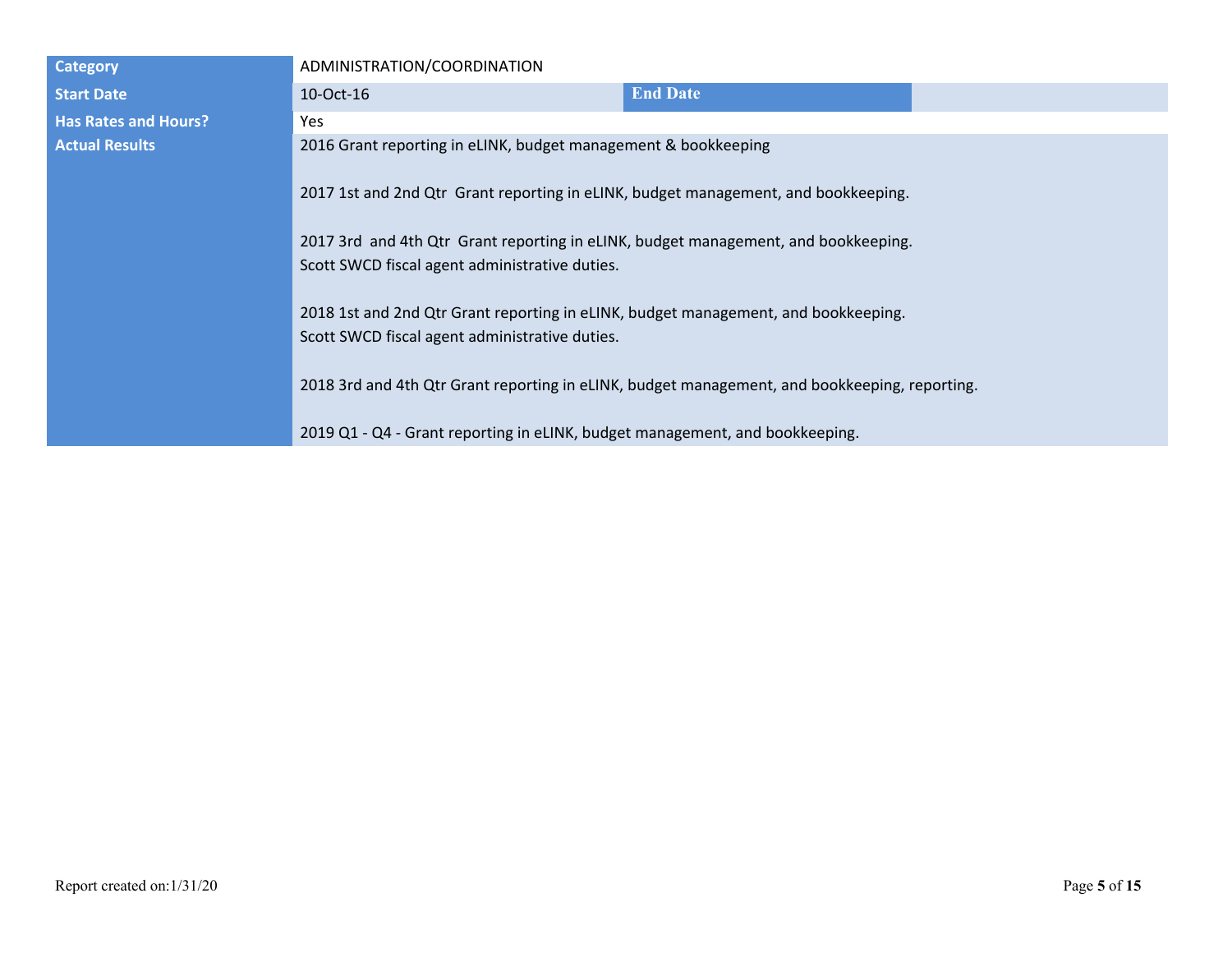| <b>Grant Activity - Project Development</b> |                                                                                                                                                                                                                                                                                                                                                                                                                                                                                                                                                                                                                                                                                                                                                                                                                                                                                                                                                                                                                                                                                                                                                                                                                                          |
|---------------------------------------------|------------------------------------------------------------------------------------------------------------------------------------------------------------------------------------------------------------------------------------------------------------------------------------------------------------------------------------------------------------------------------------------------------------------------------------------------------------------------------------------------------------------------------------------------------------------------------------------------------------------------------------------------------------------------------------------------------------------------------------------------------------------------------------------------------------------------------------------------------------------------------------------------------------------------------------------------------------------------------------------------------------------------------------------------------------------------------------------------------------------------------------------------------------------------------------------------------------------------------------------|
| <b>Description</b>                          | <b>Project Development:</b><br>Refining project elements (narratives, deliverables, timelines and measures) - throughout project<br>Engaging taskforce, stakeholders and partners - organizing meetings, providing progress reports and seeking<br>$\bullet$<br>input-throughout project<br>Coordinate communications between MCD members, BWSR BC, host and fiscal agent staff and boards, and<br>taskforce participants that are not attributable to the planning and assessment activities - throughout project<br>Staff:<br>ACD, as host district will see to all aspects of this activity.<br>Chris Lord - Dist. Mgr. - BS BS Nat. Res. & Env. Sci. with 25 yrs professional experience.<br>Mitch Haustein - Cons. Spec. - BA Bio., MS Ecology, Evolution and Behavior with 4 yrs in shallow lakes monitoring and<br>analysis; 2 yrs developing and implementing resources monitoring plans and protocols; 3 yrs conducting GIS intensive<br>resource inventories, completing watershed and catchment level analysis and BMP selection and modeling utilizing<br>WinSLAMM, P8, and pollutant reduction calculators; 2 yrs with site analysis and BMP planning and construction<br>management on both public and private properties. |
| <b>Category</b>                             | PROJECT DEVELOPMENT                                                                                                                                                                                                                                                                                                                                                                                                                                                                                                                                                                                                                                                                                                                                                                                                                                                                                                                                                                                                                                                                                                                                                                                                                      |
| <b>Start Date</b>                           | <b>End Date</b><br>$1-May-16$                                                                                                                                                                                                                                                                                                                                                                                                                                                                                                                                                                                                                                                                                                                                                                                                                                                                                                                                                                                                                                                                                                                                                                                                            |
| <b>Has Rates and Hours?</b>                 | Yes                                                                                                                                                                                                                                                                                                                                                                                                                                                                                                                                                                                                                                                                                                                                                                                                                                                                                                                                                                                                                                                                                                                                                                                                                                      |
| <b>Actual Results</b>                       | 2016 Progress reports and communication with stakeholders, partners and task force. Kick off meeting with level 1<br>participants on 6/1/16 at ACD Office. This meeting provided a review of the project and facilitated identification of sectors<br>to be represented on the task force.<br>2017 1st and 2nd Qtr Engaging task force members and SWCD partners. Organizing task force meetings and providing<br>progress reports.<br>2017 3rd and 4th Qtr Engaging task force members and SWCD partners. Organizing task force meetings and providing<br>progress reports.<br>2018: Engaging SWCD partners and providing progress reports.<br>2019 Q1 - Q4 - Engaging partners, providing progress reports, and refining elements throughout the project.                                                                                                                                                                                                                                                                                                                                                                                                                                                                              |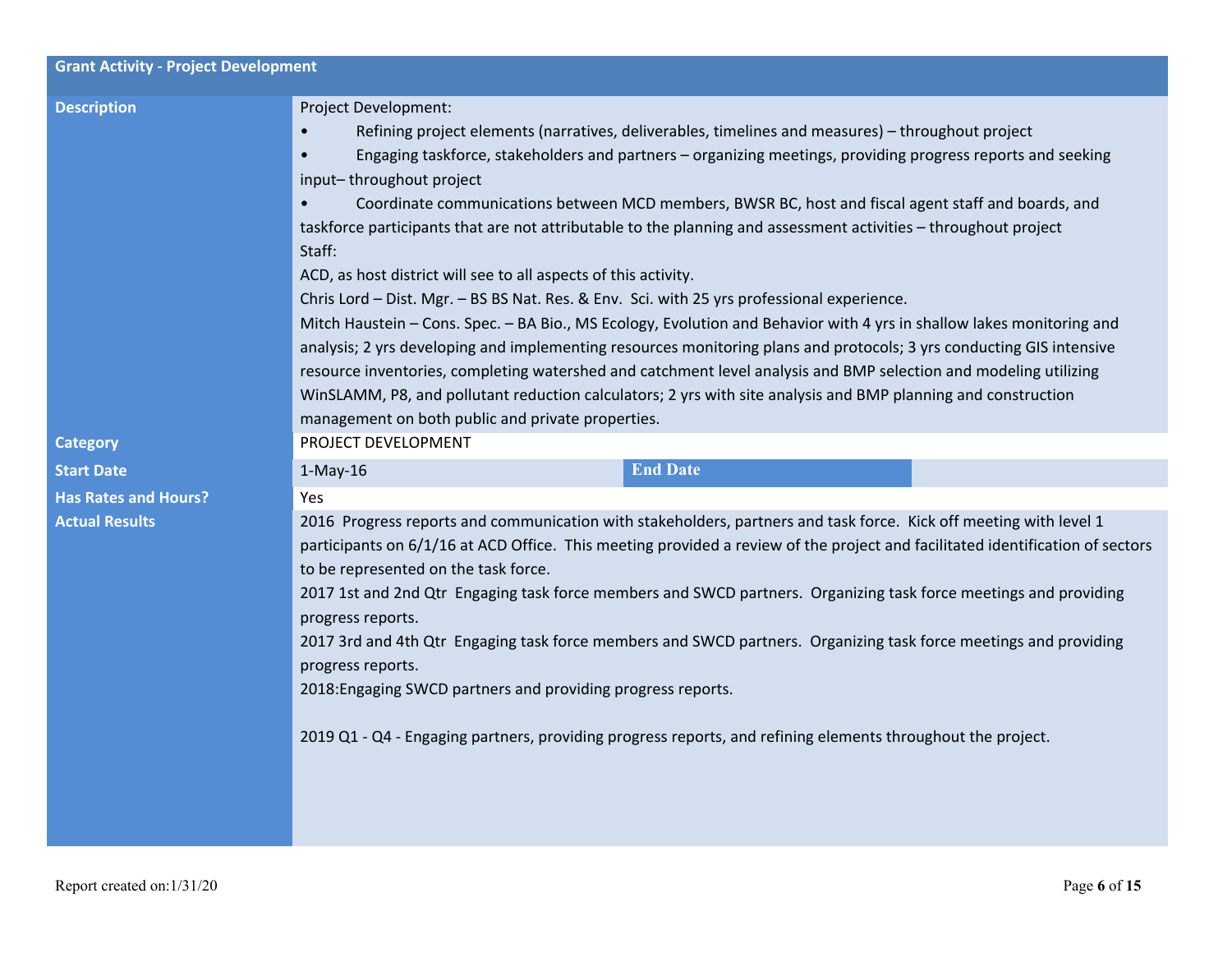| <b>Grant Activity - Supplies</b> |                                                                                                                               |                 |  |
|----------------------------------|-------------------------------------------------------------------------------------------------------------------------------|-----------------|--|
| <b>Description</b>               | <b>Equipment and Supplies:</b>                                                                                                |                 |  |
|                                  | These funds are intended to cover the cost of incidental expenses such as mileage, supplies, facilities rental, and printing. |                 |  |
|                                  | This will largely be for engaging the taskforce and providing the training and training materials.                            |                 |  |
| <b>Category</b>                  | PLANNING AND ASSESSMENT                                                                                                       |                 |  |
| <b>Start Date</b>                | $5-Dec-16$                                                                                                                    | <b>End Date</b> |  |
| <b>Has Rates and Hours?</b>      | No.                                                                                                                           |                 |  |
| <b>Actual Results</b>            | 2017 1st and 2nd Qtr                                                                                                          |                 |  |
|                                  | Meeting supplies - large format post-it notes for interactive task force meeting facilitation.                                |                 |  |
|                                  | 2018 1st and 2nd Qtr On-site data collection supplies - flow bags and stop watches.                                           |                 |  |
|                                  | 2018 3rd and 4th Qtr - Water pressure gauge                                                                                   |                 |  |
|                                  |                                                                                                                               |                 |  |
|                                  | 2019 Q1 - Q4 - No activity.                                                                                                   |                 |  |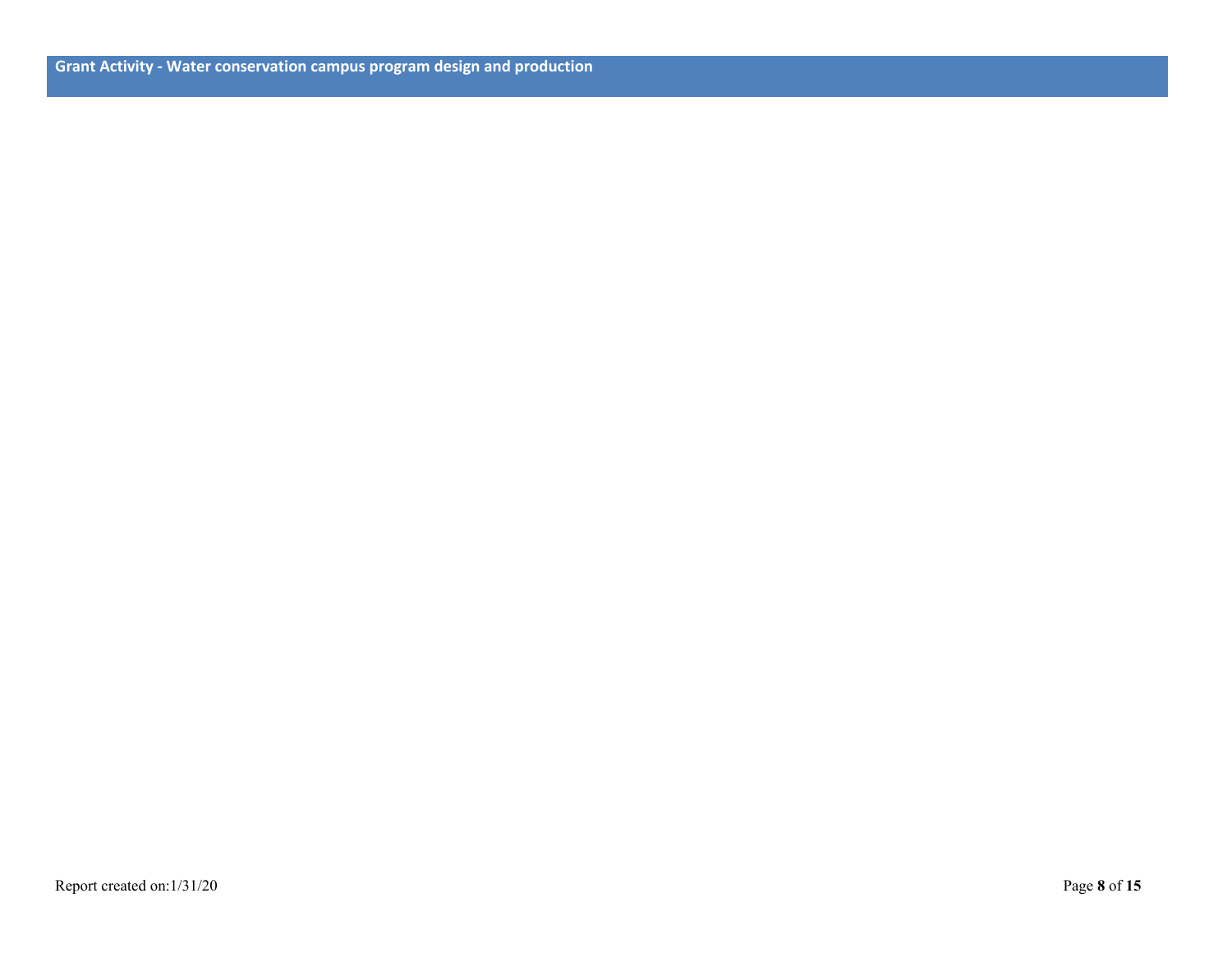**Description Program Design and Production:** 

During the first year of this project a taskforce will be assembled to aid in the compilation of the methodology, protocols and training modules to be used in the planning and design phase, which will occur in the second year.

• Establish multi-disciplinary stakeholder taskforce to assist with planning protocol, instructional and promotional literature, and database and metrics for monitoring and reporting – April 2016

• Refined protocol adapted from MnTAP or other suitable protocol similar to home energy audits provided to all Members, which will ultimately be available for SWCDs statewide – May 2016-October 2016

- Report describing application of protocol Nov. 2016
- Training for Member staff on the application of the protocol and reporting metrics Dec. 2016
- School facilities manager training module development Jan-Feb 2017
- Refine planning and design protocol based on planning experience Oct. 2017

### Staff:

Six of the districts have expressed interest in participating in the compilation of the methodology, protocols and training modules. Workload probably won't warrant participation by that many however. Precisely which districts participate will be determine when the taskforce is established.

Chris Lord – Dist. Mgr. – BS BS Nat. Res. & Env. Sci. with 25 yrs professional experience.

Mitch Haustein – Cons. Spec. – BA Bio., MS Ecology, Evolution and Behavior with 12 yrs professional and academic experience.

At the time of work plan preparation ACD was actively recruiting to fill a position for advanced GIS and water modeling. The New Hire is anticipated to play a significant, yet supervised role in this project.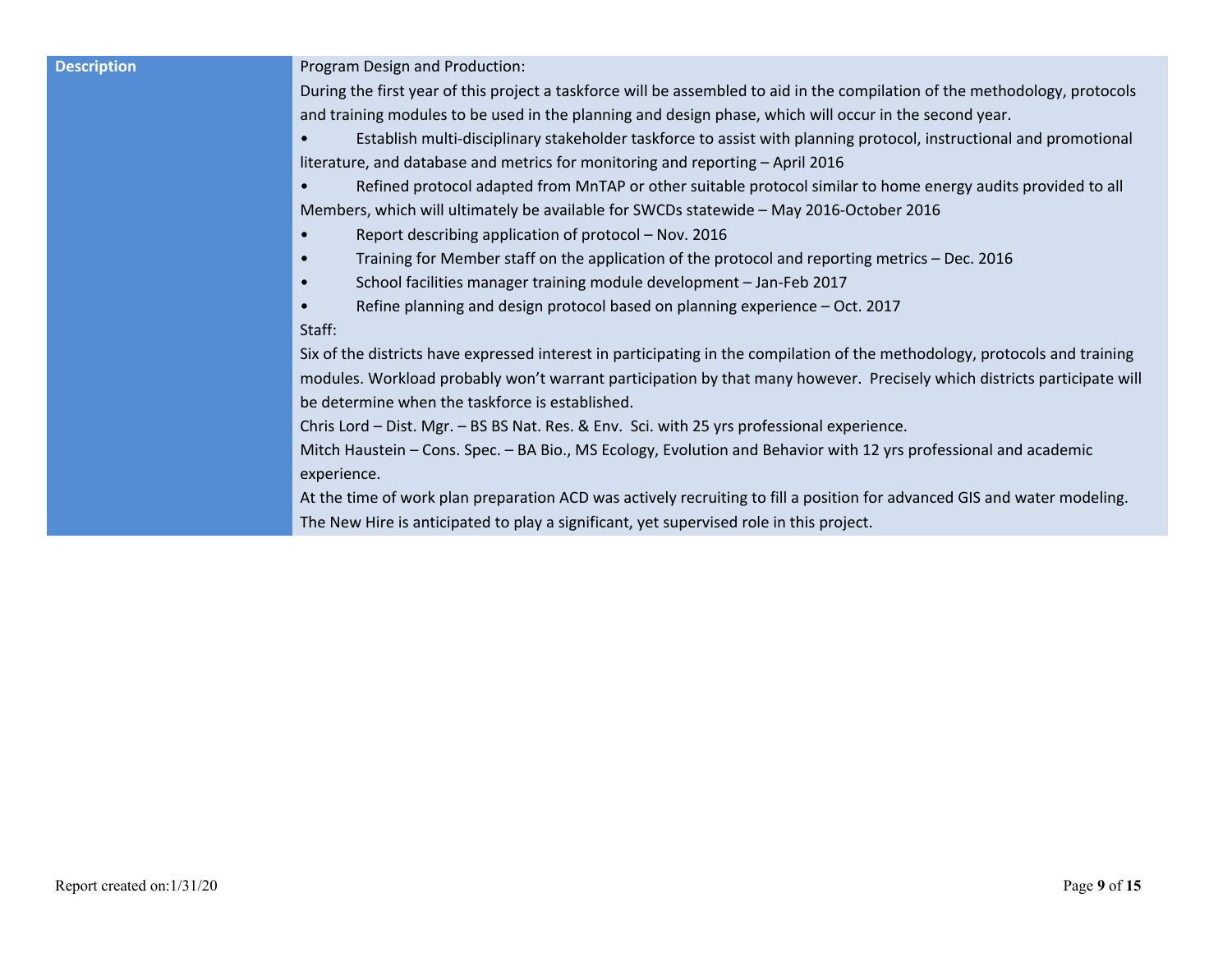**Start Date** 2.1 **End Date** 2.1 **End Date** 2.1 **End Date** 2.1 **End Date** 2.1 **End Date Has Rates and Hours?** Yes

### **Category PLANNING AND ASSESSMENT**

**Actual Results** 2016 Establishment of task force: The task force is comprised of six Level 1 SWCD members (Anoka, Isanti, Ramsey, Scott, Sherburne, and Washington) and seven non-SWCD members from a variety of sectors (City of Woodbury water supply, MNDNR, Washington County groundwater management, Scott County facilities manager, MnTAP, Metropolitan Council, and Anoka-Hennepin School District site and ground supervisor). Conducted research of existing protocols and BMPs for development of CGCP audit process

> 2017 1st and 2nd Qtr First task force meeting focused on introducing the goals of the CGCP initiative and gathering initial considerations from the members. Developed a detailed outline for the CGCP process. Second task force meeting focused on the main categories of the outline. Review of existing protocols. Detailed review of benefits calculators.

> 2017 3rd and 4th Qtr Meetings with facilities managers and utilities managers for comments on CGCP protocol. Developed forms for data collection. Selection of calculators for estimating current water use and potential reductions. Level 1 SWCD member meeting to review data collection forms, calculators, and protocol steps. Development of protocol document for implementation. Development of campus outreach materials and protocol appendices. 2018 1st and 2nd Qtr Pilot study to test and refine protocol. Trainings for SWCD staff that will implement the protocol. 2018 Q3/Q4 Continued support provided to Level 2 SWCD staff for protocol implementation. Refinements to protocol.

2019 Q1 - Q4 - Support provided to Level 2 staff for protocol implementation and report completion. Refinements to protocol.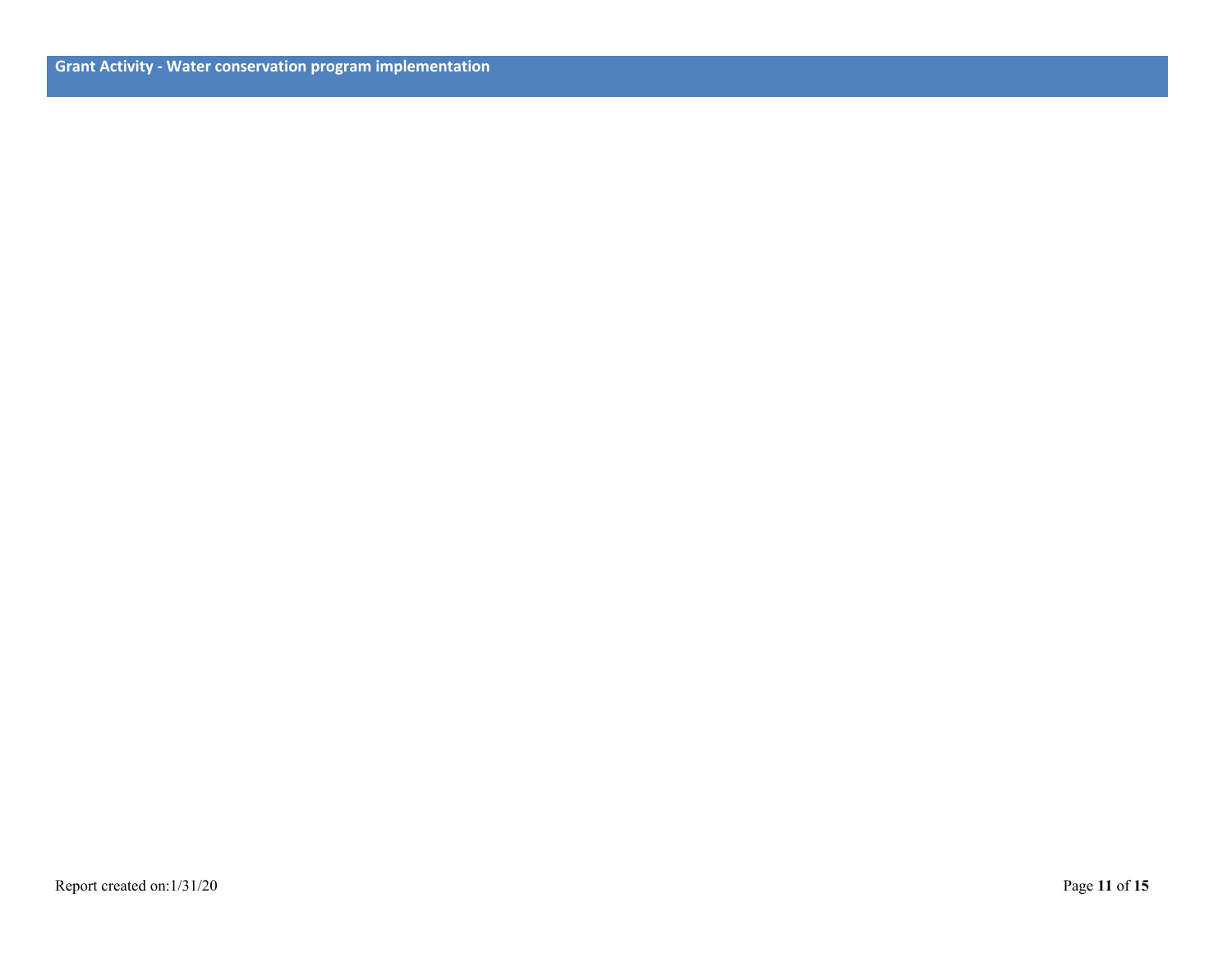**Description Conservation Planning and Design:** 

Tools used to assess and rank conservation activities will include existing planning protocols, a literature review on benefits of adopting new practices, modeled water quality and quantity benefits, cost benefit analyses of potential practices, and Geographic Information System (GIS) technologies. More specifically, GIS will be used for automated watershed delineation, identification of areas with high infiltration and aquifer recharge potential, and incorporation of hydrogeologic atlas results from counties with completed geologic atlases.

• Campus identification and recruitment to participate – Jan-Feb 2017

• Following training provided through this program, participating MCD members will complete up to 11 campus groundwater conservation plans (ideally one for each county) that identify project opportunities in terms of costeffectiveness to improve efficiencies in use, increase infiltration of precipitation, and capture and reuse stormwater – March-Sept 2017

• Participating members will work closely with ACD staff throughout the process to ensure protocols (and improvements thereon) are followed for quality control purposes – March-Sept 2017

• Training for school district facilities managers on conservation BMP implementation provided by ACD staff with help from taskforce members – Oct. 2017

• Compile findings into a comprehensive report – Nov - Dec 2017 Staff:

All districts have expressed interest in completing campus groundwater conservation plan designs.

Chris Lord – ACD Dist. Mgr. – BS BS Nat. Res. & Env. Sci. with 25 yrs professional experience.

Mitch Haustein – ACD Cons. Spec. – BA Bio., MS Ecology, Evolution and Behavior with 12 yrs professional and academic experience.

At the time of work plan preparation ACD was actively recruiting to fill a position for advanced GIS and water modeling. The New Hire is anticipated to play a significant, yet supervised role in this project.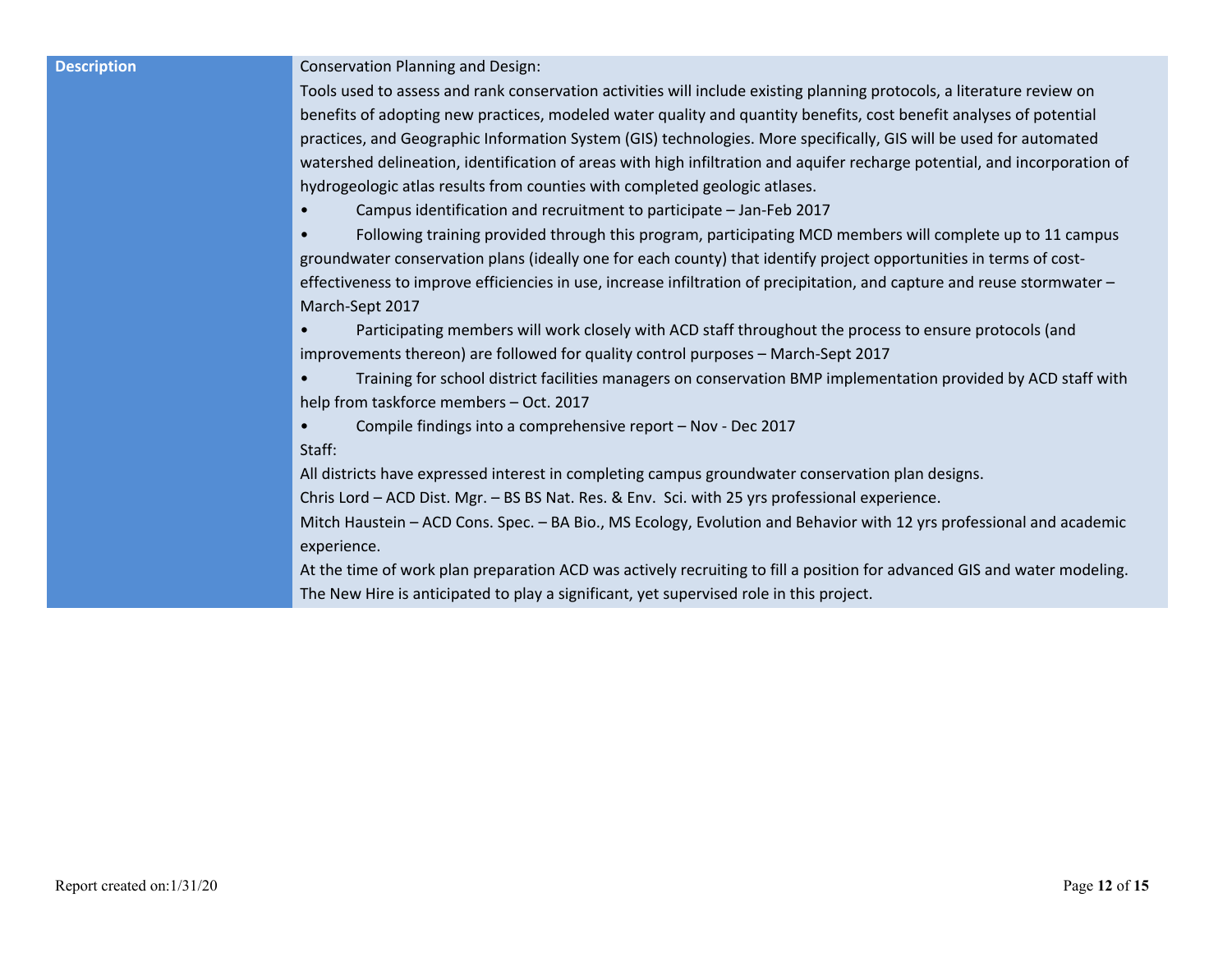| <b>Category</b>             | PLANNING AND ASSESSMENT                                                                                                                                                                                                                                                                                                                                                                                                                        |                 |  |
|-----------------------------|------------------------------------------------------------------------------------------------------------------------------------------------------------------------------------------------------------------------------------------------------------------------------------------------------------------------------------------------------------------------------------------------------------------------------------------------|-----------------|--|
| <b>Start Date</b>           | $1$ -Jul- $16$                                                                                                                                                                                                                                                                                                                                                                                                                                 | <b>End Date</b> |  |
| <b>Has Rates and Hours?</b> | <b>Yes</b>                                                                                                                                                                                                                                                                                                                                                                                                                                     |                 |  |
| <b>Actual Results</b>       | 2016 No activity.                                                                                                                                                                                                                                                                                                                                                                                                                              |                 |  |
|                             | 2017 1st and 2nd Qtr Outreach to campuses for participation in CGCP inititiative.<br>2017 3rd and 4th Qtr Meetings with interested campuses for pilot study. Gathering and analysis of water bills for pilot<br>study preparation.<br>2018 1st and 2nd Qtr Full implementation of protocol at Matoska International IB World School in White Bear Lake.<br>Meetings with Anoka County campuses for potential participation in CGCP initiative. |                 |  |
|                             | 2018 Q3/Q4 Identification of campuses for implementation of the CGCP protocol by Level 2 members. Throughout the 11-<br>County Metro, 13 additional campuses have been identified for protocol implementation. Initial data collection, kick-off<br>meetings, and on-site data collection at the campuses is to continue into 2019.<br>2019 Q1 - Q4 - Data collection, analysis, and report generation for 17 campuses.                        |                 |  |

# **Grant Attachments**

| <b>Document Name</b>                          | <b>Document Type</b>   | <b>Description</b>                                             |
|-----------------------------------------------|------------------------|----------------------------------------------------------------|
| 2016 ACD Invoice                              | Grant                  | <b>Campus Groundwater Conservation Planning Initiative</b>     |
| <b>2016 Combined Invoices</b>                 | Grant                  | <b>Campus Groundwater Conservation Planning Initiative</b>     |
| <b>2016 Competitive Grant</b>                 | <b>Grant Agreement</b> | 2016 Competitive Grant - Area 4 - Metropolitan SWCDs Technical |
|                                               |                        | Service Area                                                   |
| 2016 Competitive Grant AMENDMENT - Area-4-TSA | <b>Grant Agreement</b> |                                                                |
|                                               | Amendment              |                                                                |
| 2016 Competitive Grant amendment EXECUTED     | <b>Grant Agreement</b> |                                                                |
|                                               | Amendment              |                                                                |
| 2016 Competitive Grant executed               | <b>Grant Agreement</b> | 2016 Competitive Grant - Area 4 - Metropolitan SWCDs Technical |
|                                               |                        | Service Area                                                   |
| 2016 Program Invoices                         | Grant                  | <b>Campus Groundwater Conservation Planning Initiative</b>     |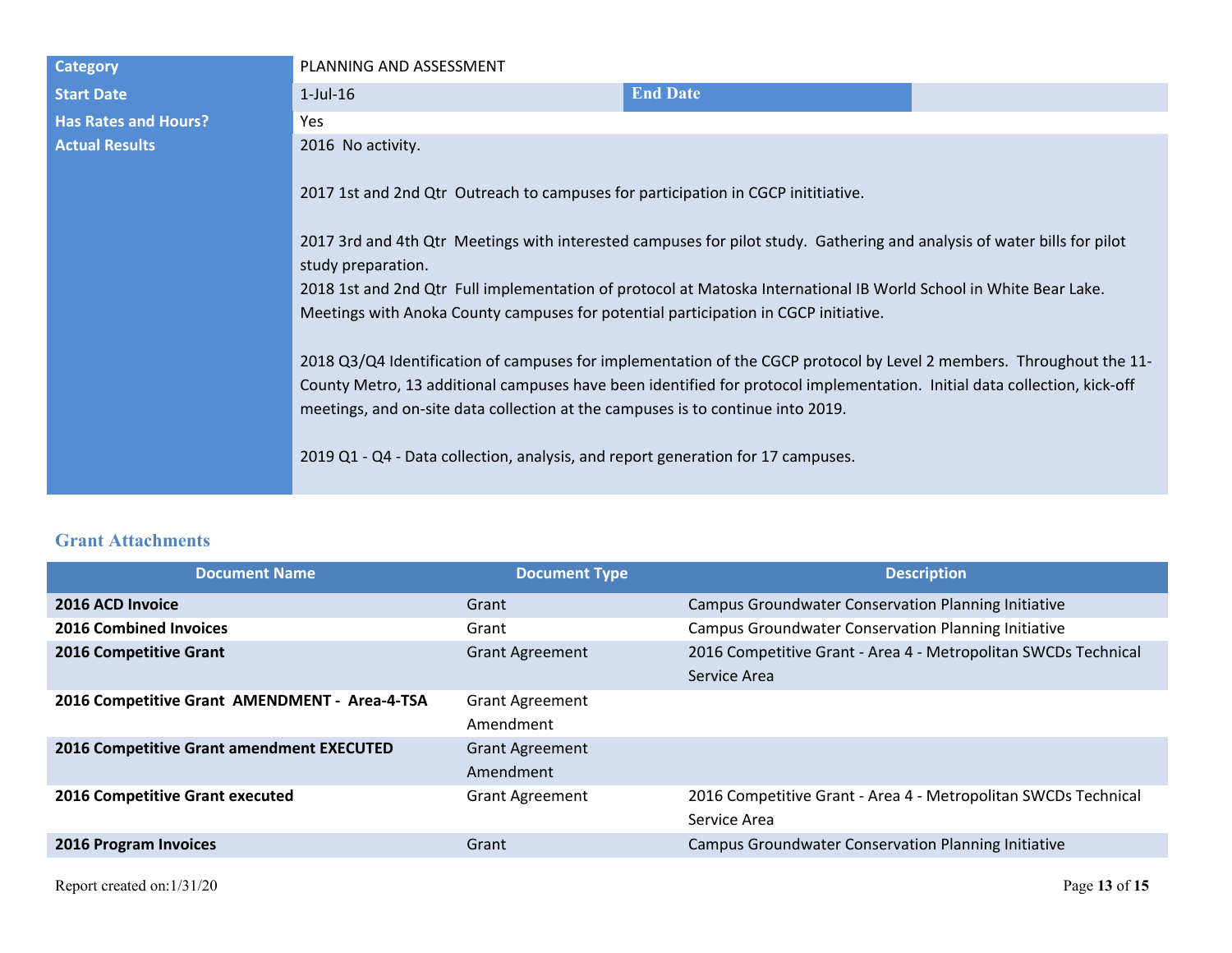| <b>Document Name</b>                                     | <b>Document Type</b>      | <b>Description</b>                                         |
|----------------------------------------------------------|---------------------------|------------------------------------------------------------|
| 2016_invoice for Campus Grondwater                       | Grant                     | <b>Campus Groundwater Conservation Planning Initiative</b> |
| <b>2017 Scott Invoice</b>                                | Grant                     | Campus Groundwater Conservation Planning Initiative        |
| 2017 Sherburne Invoice                                   | Grant                     | <b>Campus Groundwater Conservation Planning Initiative</b> |
| 2018 ACD 1 & 2 Invoice                                   | Grant                     | Campus Groundwater Conservation Planning Initiative        |
| 2018 Dakota 2nd QTR invoice                              | Grant                     | <b>Campus Groundwater Conservation Planning Initiative</b> |
| 2018 Q3 Q4 Dakota Invoice                                | Grant                     | Campus Groundwater Conservation Planning Initiative        |
| 2018 Scott Invoice                                       | Grant                     | <b>Campus Groundwater Conservation Planning Initiative</b> |
| 2019 Q1 - Q4 Invoices - eLINK Upload                     | Grant                     | Campus Groundwater Conservation Planning Initiative        |
| ACD 3rd and 4th Qtr 2017 Invoice                         | Grant                     | <b>Campus Groundwater Conservation Planning Initiative</b> |
| <b>ACD Supply Expense</b>                                | Grant                     | Campus Groundwater Conservation Planning Initiative        |
| ACD invoice 1st and 2nd qtr                              | Grant                     | <b>Campus Groundwater Conservation Planning Initiative</b> |
| <b>All Details Report</b>                                | <b>Workflow Generated</b> | Workflow Generated - All Details Report - 02/01/2017       |
| <b>All Details Report</b>                                | <b>Workflow Generated</b> | Workflow Generated - All Details Report - 02/02/2018       |
| <b>All Details Report</b>                                | <b>Workflow Generated</b> | Workflow Generated - All Details Report - 02/01/2017       |
| <b>All Details Report</b>                                | <b>Workflow Generated</b> | Workflow Generated - All Details Report - 04/16/2018       |
| <b>All Details Report</b>                                | <b>Workflow Generated</b> | Workflow Generated - All Details Report - 06/04/2019       |
| <b>All Details Report</b>                                | <b>Workflow Generated</b> | Workflow Generated - All Details Report - 05/01/2017       |
| <b>All Details Report</b>                                | <b>Workflow Generated</b> | Workflow Generated - All Details Report - 01/29/2019       |
| <b>All Details Report</b>                                | <b>Workflow Generated</b> | Workflow Generated - All Details Report - 08/03/2017       |
| <b>All Details Report</b>                                | <b>Workflow Generated</b> | Workflow Generated - All Details Report - 08/09/2017       |
| <b>Amendment</b>                                         | Grant                     | <b>Campus Groundwater Conservation Planning Initiative</b> |
| <b>Application</b>                                       | <b>Workflow Generated</b> | Workflow Generated - Application - 08/28/2015              |
| C16-7881 Grant Agreement Amendment Request               | Grant                     | <b>Campus Groundwater Conservation Planning Initiative</b> |
| <b>CGCP Application Fact Sheet</b>                       | Grant                     | Campus Groundwater Conservation Planning Initiative        |
| <b>CGCP Initial Data Request Form</b>                    | Grant                     | Campus Groundwater Conservation Planning Initiative        |
| <b>CGCP Matoska International IB World School Report</b> | Grant                     | Campus Groundwater Conservation Planning Initiative        |
| <b>CGCP On-Site Data Collection Forms</b>                | Grant                     | Campus Groundwater Conservation Planning Initiative        |
| <b>CGCP Protocol</b>                                     | Grant                     | Campus Groundwater Conservation Planning Initiative        |
| <b>CGCP Protocol Summary Handout</b>                     | Grant                     | Campus Groundwater Conservation Planning Initiative        |
| <b>CGCP Summary Handout</b>                              | Grant                     | Campus Groundwater Conservation Planning Initiative        |
| <b>Email \equesting Information</b>                      | Journal                   | Journal Dated - 03/14/2016                                 |
| <b>Isanti SWCD 2017 Invoice</b>                          | Grant                     | <b>Campus Groundwater Conservation Planning Initiative</b> |